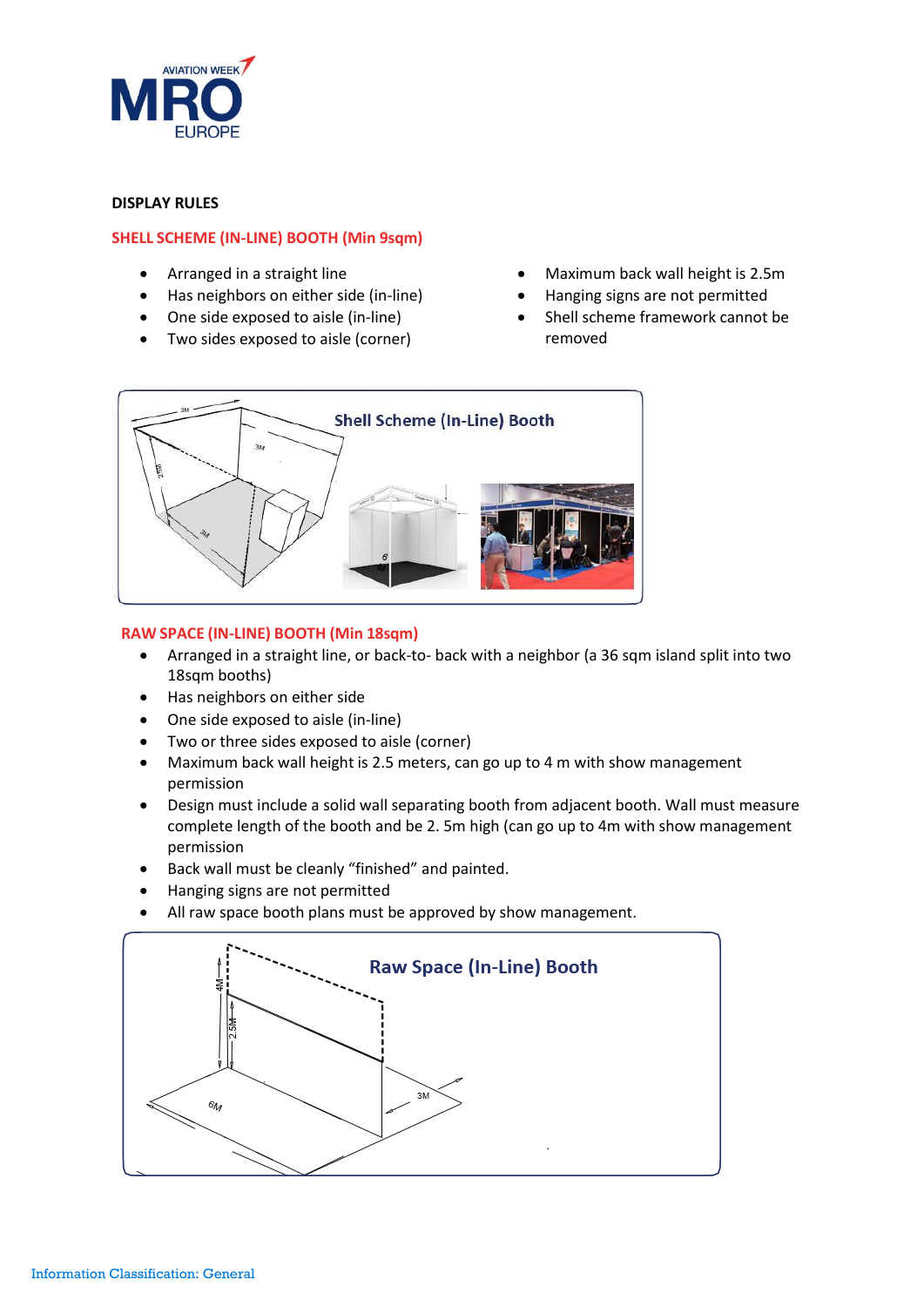

# **ISLAND BOOTHS**

- Any size booth exposed to aisles on all four sides
- Hanging Signs permitted. Rigging must be completed by official contractor.

The entire cubic content of the space may be used up to the maximum allowable height, which is 4 meters, or 6 meters with Show Management's approval including signage

• All raw space booth plans must be ap- proved by show management. Please send all schematics with elevations/ materials used t[o mroeurope@abraxys.com](mailto:mroeurope@abraxys.com) by 2<sup>nd</sup> September 2022 if you have complex stand or by 26<sup>th</sup> September if you have a non-complex stand.

• Additional approvals and guidelines may be required by the venue.



# **General Decorating Guidelines**

- Any portion of a display that extends above or beyond that of the booth adjoining to the rear or side must be finished with paint or drape at the Exhibitor's expense. Any portion of an Exhibitor's booth facing an aisle must be finished.
- Drip pans and scrap buckets should be provided for operating machinery to pre- vent lubricants, paints, etc., from staining the floor causing a slippage hazard.
- Painting may be done inside the exhibit hall as long as drop cloths are used to pre- vent any damage to the building. No spray painting is permitted inside the exhibit halls. Spray painting may be done outside as long as drop cloths are used to pre- vent any damage to sidewalk, dock, grass, buildings, etc.
- Paint must be removed nightly, and all cans must be tightly closed to prevent their contents from staining the floor, causing a slippage hazard, and tracking of paint, etc., over another Exhibitor's carpet.
- Exhibitors are liable for any damage they cause (or third party authorized by them) to the walls, floors, columns, doors, windows, etc., during the installation, operating and dismantling of their exhibits.

**Towers**(free-standing exhibit component separate from the main exhibit fixture)

• Height restriction is the same as applies to the exhibit space configuration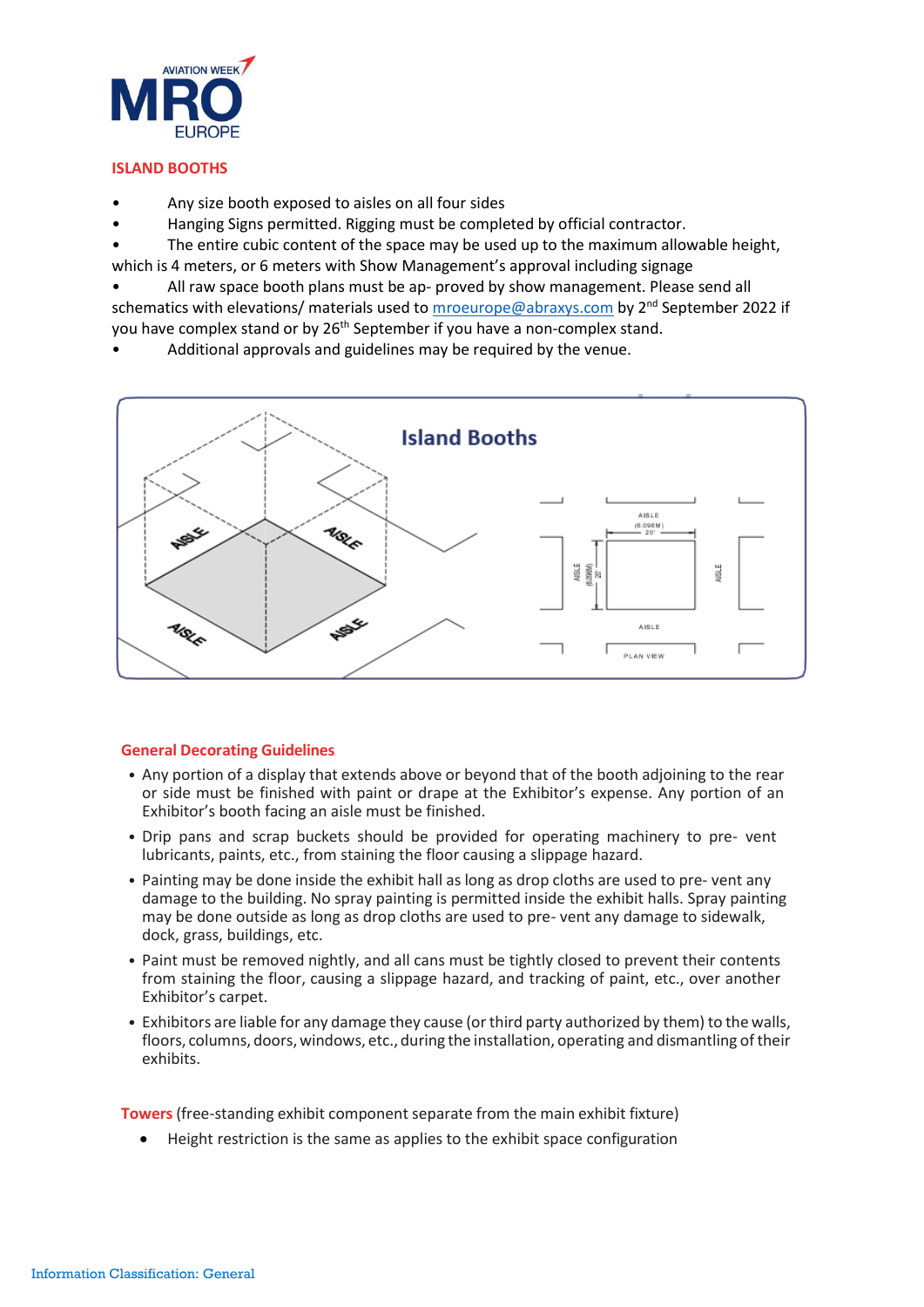

## **Lighting**

- Exhibitors must adhere to the following suggested minimum guidelines when determining booth lighting:
	- o No lighting, fixtures, lighting trusses, or overhead lighting are allowed outside the boundaries of the exhibit space. Exhibitors intending to use hanging light systems must submit drawings to exhibition management for approval.
	- o Lighting, including gobos, must be directed to the inner confines of the booth space. Lighting should not project onto other exhibits or exhibition aisles.
	- o Lighting which is potentially harmful, such as lasers or ultraviolet lighting, must comply with facility rules and be approved in writing by exhibition management.
	- o Lighting that spins,rotates, pulsates, and other specialized lighting effects must be in good taste and not interfere with neighboring Exhibitors or otherwise detract from the general atmosphere of the event.
	- o Currently some convention facilities are not allowing quartz halogen lighting fixtures in exhibits due to potential fire hazards. Check with exhibition management.
	- o Reduced lighting for theater areas must be approved by the exhibition organizer, the utility provider, and the exhibit facility.

### **Carpeting**

- The use of carpeting or another professional floor covering is required by each Exhibitor. These floor coverings must not be sealed to the floors in such a manner as to injure the floor or be so installed as to be a hazard to public safety or as to endanger the public. Exhibitors are responsible for the final condition of the floor in their space. The edges of raised flooring may be inclined, providing the slope is gradual and gentle.
- If an exhibitor sets his booth without floor covering, carpet will be ordered at the exhibitor's expense.

### **Structural Integrity**

All exhibit displays should be designed and erected in a manner that will withstand normal contact or vibration caused by neighboring exhibitors, hall laborers, or installation/dismantling equipment, such as forklifts. Displays should also be able to with- stand moderate wind effects that may occur in the exhibit hall when freight doors are open. Refer to local building codes that regulate temporary structures.

## **Flammable and Toxic Materials**

All materials used in display construction or decorating should be made of fire retardant materials and be certified as flame retardant. Samples should also be available for testing. Materials that cannot be treated to meet the requirements should not be used. A flame-proofing certificate should be available for inspection. Exhibitors should be aware of local regulations regarding fire/safety and environment which must be adhered to.

Exhibitors should dispose of any waste products they generate during the exhibition in accordance with guidelines established by the Environmental Protection Agency and the facility.

#### **Storage**

Fire regulations in most exhibit facilities prohibit storing product, literature, empty packing containers, or packing materials behind back drapes or under draped tables. In most cases,